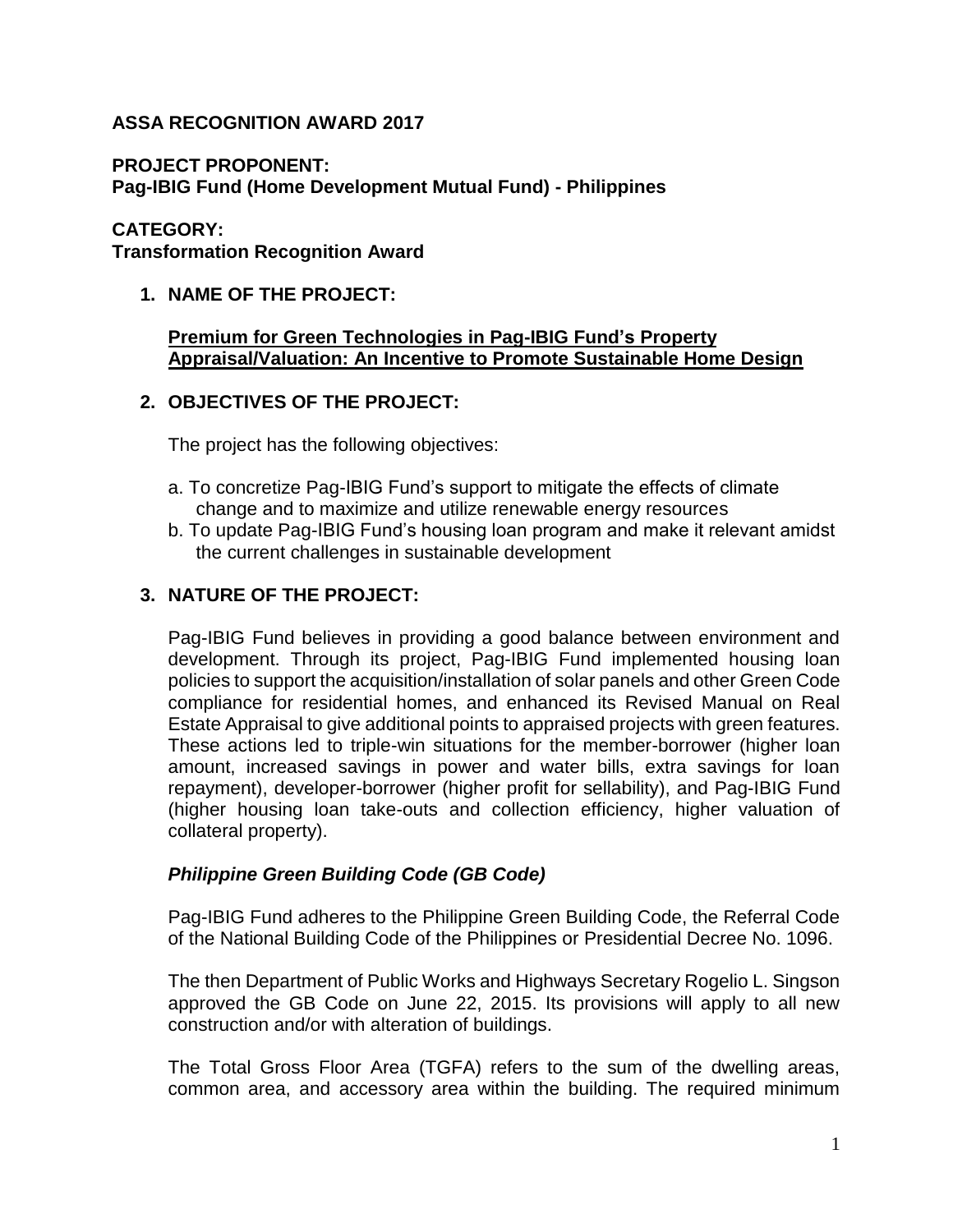TGFA for a residential dwelling is 20,000 sq.m. for a condominium and 10,000 sq.m. for a mixed-use occupancy.

The Office of the Building Official will review the building permit application for Green Buildings as prepared by design professionals in compliance with the requirements of the GB Code.

#### *Green Building Certification Process*

Proper authorities and/or agencies issue the Certification as to what green features are present in the housing project. The concerned local government unit where the housing project is located handles the application and approval of the Green Building Certificates:

- 1. Green Building Pre-Compliance Certificate (GBPCC) in Building Design
- 2. Green Building Compliance Certificate (GBCC) in Construction.

No Building Permit and Occupancy Permit will be issued without a GBPCC in Building Design and a GBCC in Construction, respectively.

## **4. WHY IT SHOULD BE RECOGNIZED:**

Pag-IBIG Fund, in its efforts to support a good balance between environment and development, came up with two solutions: housing loan policies to support the acquisition/installation of solar panels and other Green Code compliance for residential homes, and enhancement to its Revised Manual on Real Estate Appraisal to give additional points to appraised projects with green features.

#### **A. Pag-IBIG Housing Loan for the Acquisition/Installation of Solar Panels and for Other Green Code Compliance**

Last May 19, 2015, the then Pag-IBIG Fund Chief Executive Officer Atty. Darlene Marie B. Berberabe issued a Memorandum on the "Availment of Pag-IBIG Housing Loan for the Acquisition/Installation of Solar Panels.:

#### These were the ensuing policies:

1. A qualified Pag-IBIG Fund member may be allowed to avail of a housing loan for the acquisition/installation of solar panels as part of home improvement or as a component of the housing unit to be purchased subject to the prevailing Pag-IBIG Fund retail housing loan programs.

2. The loan will be secured by a collateral that will consist of the same residential property to which the loan proceeds are applied.

To date, Pag-IBIG Fund already has 13 housing loan borrowers, with loan purpose of mostly house construction, who have availed of its premium for initiating Green Code Compliance in their housing units.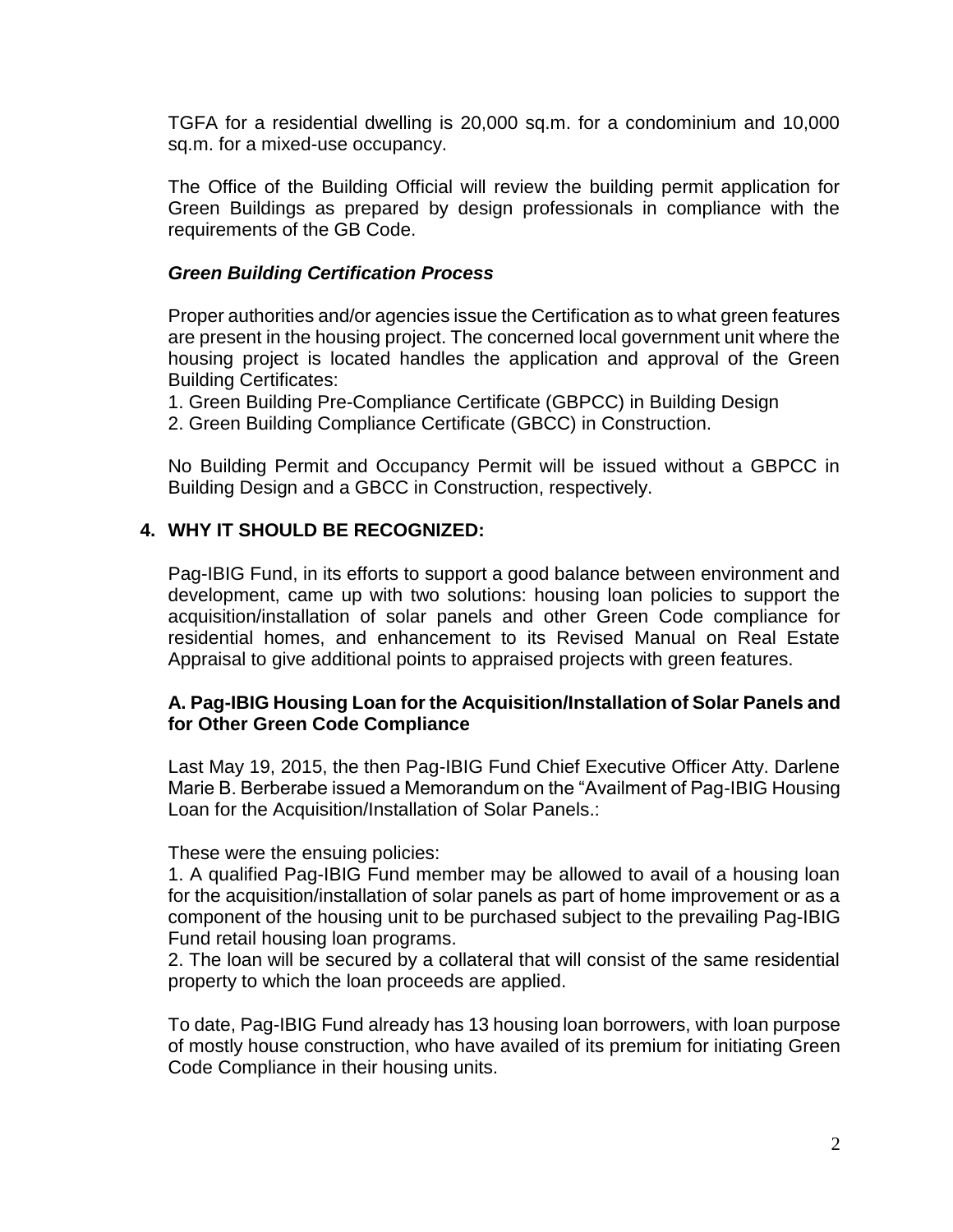Most of the features considered are:

1. Energy Efficiency – Natural Ventilation, for providing natural air to enter into the house thru their operable windows; Daylight Provision, for providing wide windows to allow daylight into the room space; and Renewal Energy Technologies, like providing solar panels as another source of electricity

2. Water Efficiency – by using water efficient fixtures like double flush water closet, handheld bidet, low-flow urinals and the like

## **B. Enhancement to the Pag-IBIG Fund Revised Manual on Real Estate Appraisal**

Last October 10, 2016, the Pag-IBIG Fund Senior Management Committee approved the Proposed Enhancement to the Pag-IBIG Fund Revised Manual on Real Estate Appraisal, as presented by the Office of the Manager of Property Valuation Department.

These were the enhancements:

1. Modification of Premium for Green Features in the Appraisal Valuation of **Properties** 

2. Adjustments in the Reproduction Cost-New (RCN) of Housing Units

## *Performance Standards Considered in the Valuation Process*

In the appraisal valuation of housing projects, Pag-IBIG Fund considers the following performance standards:

1. *Energy Efficiency* – requires the adoption of efficient practices, designs, methods, and technologies that reduce energy consumption, resulting in cost savings.

Examples:

a. *Building Envelope with Glass Properties* – This is energy efficient and has fulllength aluminum glass curtain wall.

b. *Natural Ventilation* – The Lumivent Technology allows the free flow of natural light and air. This incorporates three-storey high garden atriums every five floors and vents at both sides of the building.

c. *Mechanical System* – This includes air conditioning system, water heating system, and variable speed drives and high-efficiency motors.

d. *Electrical System* – This includes daylight provision (windows, skylight, clerestory, and light scoop); daylight control lighting system (wherein photoelectric sensors connected to luminaries help in dimming or switching off lamps that do not require to be operated due to presence of adequate daylight); occupancy sensors for lighting control (like in covered car parks wherein lighting is being controlled by the occupancy sensors); and renewable energy technologies like solar panels, wind energy, and hydro energy.

2. *Water Efficiency* – requires the adoption of efficient practices, plan, design, materials, fixtures, equipment, and methods that reduce water consumption, resulting in cost savings.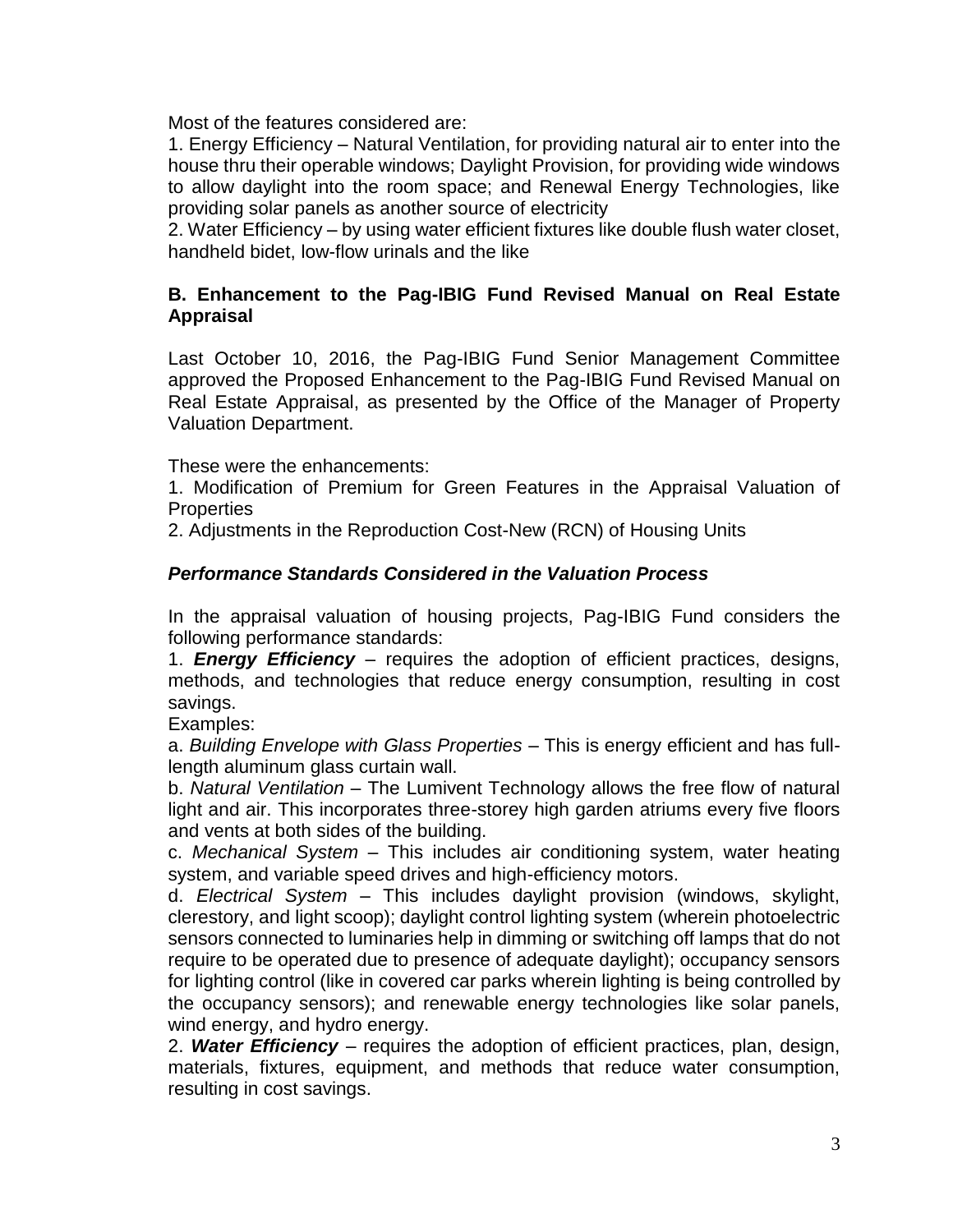Examples:

a. *Water Fixtures* – This includes dual flush water closet, water closet with sink, low-flow showerheads, and waterless urinals.

b. *Water Management* – This includes rainwater harvesting system and water recycling system.

3. *Solid Waste Management* – requires the adoption of efficient waste management practices and use of eco-friendly materials.

Example:

a. *Material Recovery Facility*

4. *Site Sustainability* – requires the adoption of planning, design, construction, and operation practices that minimize the adverse impact of buildings on ecosystems and water resources.

Example:

a. *Open Space Utilization* - This includes the provision of green areas or landscaped areas, like vegetated roof deck, plant boxes, wall-mounted vegetation, and landscaped garden.

## *Modified Premium for Green Features in the Appraisal Valuation of Properties*

The enhanced Pag-IBIG Fund Revised Manual on Real Estate Appraisal gives a premium or incentive of up to a maximum of 20% corresponding to the green component present in the housing project or housing unit being appraised. The efficiency and serviceability ratings are also considered.

| <b>Premium for Green Feature</b>                                           | <b>House</b>   | Land<br>Dev/t |      |
|----------------------------------------------------------------------------|----------------|---------------|------|
| A. Energy Efficiency                                                       |                |               |      |
| 1. Building Envelope: Glass Properties                                     | 1%             |               |      |
| 2. Natural Ventilation                                                     | $1\%$ to<br>2% |               | $**$ |
| 3. Mechanical System                                                       |                |               |      |
| Variable Speed Drives and High-Efficiency<br><b>Motors</b>                 |                | 1%            |      |
| 4. Electrical System                                                       |                |               |      |
| <b>Daylight Provision</b>                                                  | 1%             |               |      |
| Daylight Control Lighting System                                           | 1%             |               |      |
| <b>Occupancy Sensors for Lighting Control</b>                              | 1%             |               |      |
| Renewable Energy Technologies (solar panels,<br>wine energy, hydro energy) | $1\%$ to<br>3% |               | *    |
| <b>B. Water Efficiency</b>                                                 |                |               |      |
| 1. Water Fixtures                                                          | $1\%$ to<br>2% |               | *    |

## 1. *For a Subdivision (House & Lot)*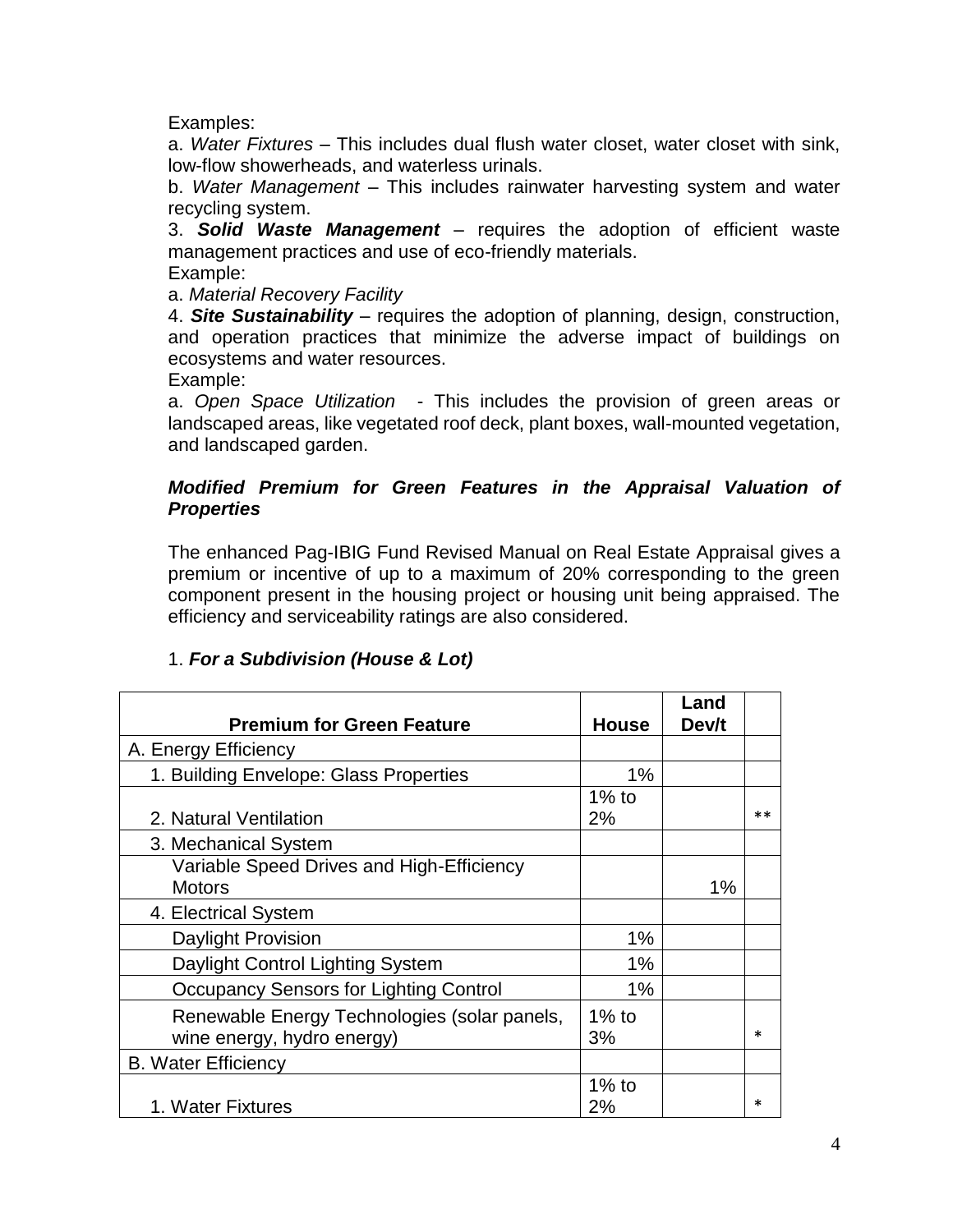| 2. Water Management                                                         |    |                |      |
|-----------------------------------------------------------------------------|----|----------------|------|
| <b>Rainwater Harvesting</b>                                                 | 2% |                |      |
| <b>Water Recycling</b>                                                      | 2% |                |      |
| C. Solid Waste Management                                                   |    |                |      |
| 1. Material Recovery Facility                                               |    | $1\%$ to<br>2% | $**$ |
| D. Site Sustainability                                                      |    |                |      |
| 1. Open Space Utilization (provision of green<br>areas or landscaped areas) |    | 2%             |      |

Max. of 20.00%

\* Point allocation will be given according to the efficiency rating that the Green Feature introduces.

\*\* Point allocation will be given according to the serviceability of the Green Feature.

# 2. *For a Condominium Project*

| <b>Premium for Green Feature</b>              |          |       |
|-----------------------------------------------|----------|-------|
| A. Energy Efficiency                          |          |       |
| 1. Building Envelope: Glass Properties        | 1%       |       |
| 2. Natural Ventilation                        | 1% to 2% | $**$  |
| 3. Mechanical System                          |          |       |
| Air Conditioning System                       | 1%       |       |
| <b>Water Heating System</b>                   | 1%       |       |
| Variable Speed Drives and High-Efficiency     |          |       |
| <b>Motors</b>                                 | 1%       |       |
| 4. Electrical System                          |          |       |
| Daylight Provision                            | 1%       |       |
| Daylight Control Lighting System              | 1%       |       |
| <b>Occupancy Sensors for Lighting Control</b> | 1%       |       |
| Renewable Energy Technologies (solar panels,  |          |       |
| wine energy, hydro energy)                    | 1% to 3% | *     |
| <b>B. Water Efficiency</b>                    |          |       |
| 1. Water Fixtures                             | 1% to 2% | *     |
| 2. Water Management                           |          |       |
| <b>Rainwater Harvesting</b>                   | 1%       |       |
| <b>Water Recycling</b>                        | 1%       |       |
| C. Solid Waste Management                     |          |       |
| 1. Material Recovery Facility                 | 1% to 2% | $***$ |
| D. Site Sustainability                        |          |       |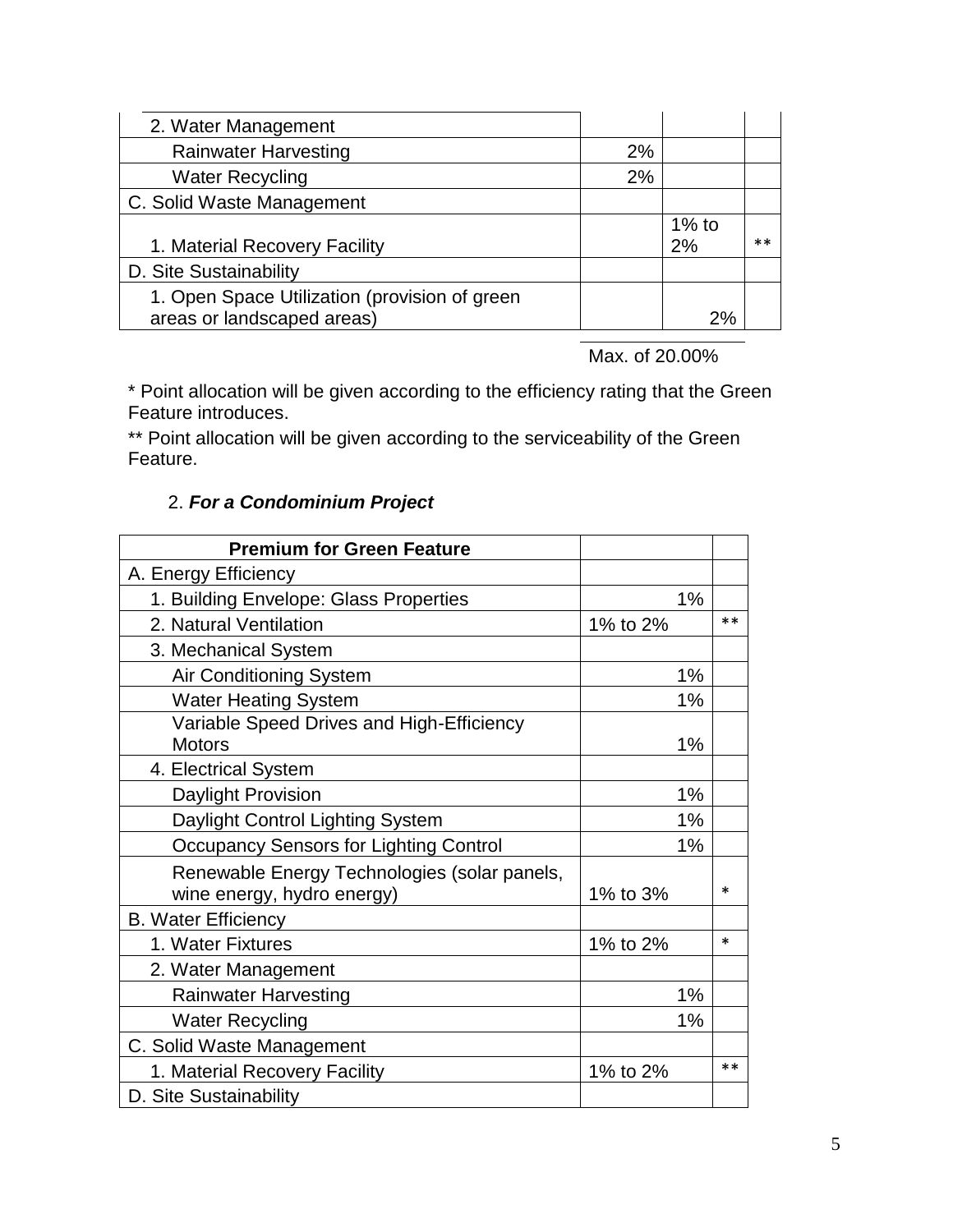| 1. Open Space Utilization (provision of green |    |  |
|-----------------------------------------------|----|--|
| areas or landscaped areas)                    | 2% |  |

Max. of 20.00%

\* Point allocation will be given according to the efficiency rating the Green Feature introduces.

\*\* Point allocation will be given according to the serviceability of the Green Feature.

# *Guidelines on Rating*

# *1. Efficiency Rating (\*)*

a. *Renewable Energy Technologies (solar panels, wind energy, hydro energy)*

| <b>Parameter</b>                | <b>Efficiency</b> | Rating |
|---------------------------------|-------------------|--------|
|                                 | 15% to 30%        | 1%     |
| Annual energy<br>reduction cost | 31% to 50%        | 2%     |
|                                 | 51% or more       | 3%     |

## b. *Water Fixtures*

| <b>Parameter</b> | <b>Efficiency</b> | Rating              |
|------------------|-------------------|---------------------|
| Water usage      | 30% to 50%        | 1%                  |
| reduction        | 51% or more       | $\frac{12\%}{12\%}$ |
| percentage       |                   |                     |

# *2. Serviceability Rating (\*\*)*

## a. *Natural Ventilation*

| <b>Parameter</b> | <b>Serviceability</b> | Rating |
|------------------|-----------------------|--------|
| Size of the      | 10% to 15% of the     | 1%     |
| opening of the   | floor area            |        |
| operable         | More than 15% of the  | 2%     |
| windows or       | floor area            |        |
| balcony door     |                       |        |

# b. *Material Recovery Facility*

| <b>Parameter</b>  | <b>Serviceability</b>  | Rating |
|-------------------|------------------------|--------|
| Type and built of | Built of temporary     | $1\%$  |
| storage facility  | structure like plywood |        |
|                   | or welded wire mesh    |        |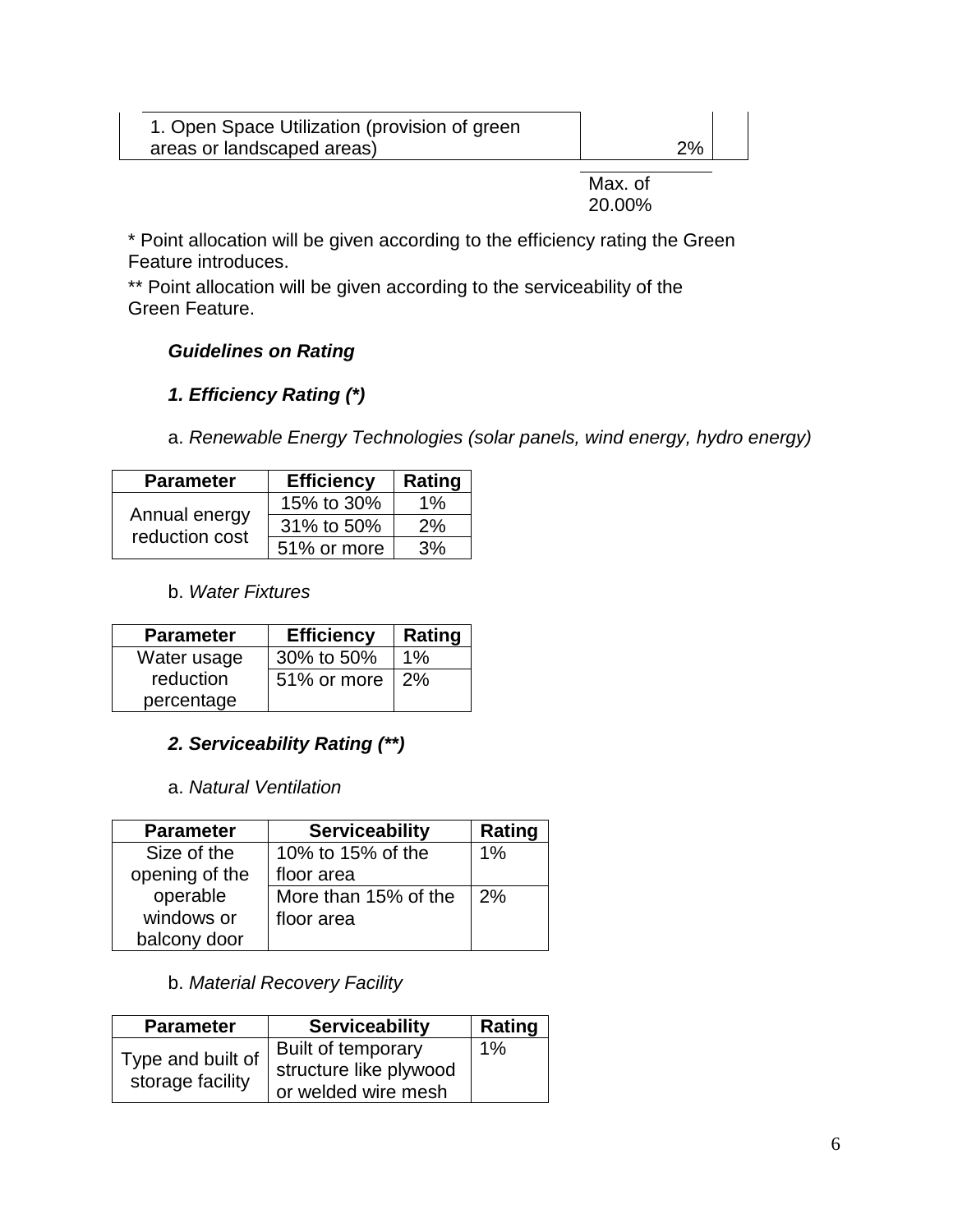| with proper markings    |    |
|-------------------------|----|
| for segregated wastes   |    |
| Built of permanent      | 2% |
| structure like concrete |    |
| or steel with proper    |    |
| markings for            |    |
| segregated wastes       |    |

## *Housing Projects Appraised with Green Features*

Pag-IBIG Fund appraised 10 housing projects with green features: seven subdivision projects and three residential condominium projects.

## *1. Subdivision Projects (7 projects)*

| <b>Housing Project</b>                             | <b>No. of Residential</b><br><b>Units/Lots</b> |
|----------------------------------------------------|------------------------------------------------|
| <b>The Araya Park Residences (Rockfort</b>         | 327                                            |
| Realty Corp.; Brgy. Tagapo, Sta. Rosa,             |                                                |
| Laguna)                                            |                                                |
| <b>Stoneridge Ville (Nicolex Dev't. Corp.;</b>     | 288                                            |
| Brgy. Bigaa, Cabuyao, Laguna)                      |                                                |
| Kahaya Place (Northpine Land, Inc.; Zone           | 466                                            |
| 3, Dasmarinas, Cavite)                             |                                                |
| <b>The Villas as Dasma-Highlands (Solar</b>        | 716                                            |
| Resources, Inc.; Brgy. San Agustin,                |                                                |
| Dasmarinas, Cavite)                                |                                                |
| <b>Bel Aldea Subdivision (San Miguel)</b>          | 661 (Phase 1)                                  |
| Properties, Inc.; Brgy. De Fuego, Gen.             | 731 (Phase 2)                                  |
| Trias, Cavite)                                     |                                                |
| <b>Lotus Lakeside</b> (Richfield Properties, Inc.; | 227                                            |
| Brgy. Molino, Bacoor, Cavite)                      |                                                |
| <b>Terraverde Residences (CenQhomes</b>            | 656 (B.P. 220)                                 |
| Development Corp.; Brgy. Bancal,                   | 134 (P.D. 957)                                 |
| Carmona, Cavite)                                   |                                                |

# *2. Residential Condominium Projects (3 projects)*

| <b>Housing Project</b>                     | <b>No. of Residential Units</b> |
|--------------------------------------------|---------------------------------|
| Paseo Verde @ Real Tower 1 (Lucent         | 314                             |
| Evermore Estate Dev't., Inc.; Brgy. Pulang |                                 |
| Lupa Uno, Las Pinas City)                  |                                 |
| <b>Urban Deca Tower EDSA (Fog Horn,</b>    | 1,148                           |
| Inc.; EDSA, Brgy. Highway Hills,           |                                 |
| Mandaluyong City)                          |                                 |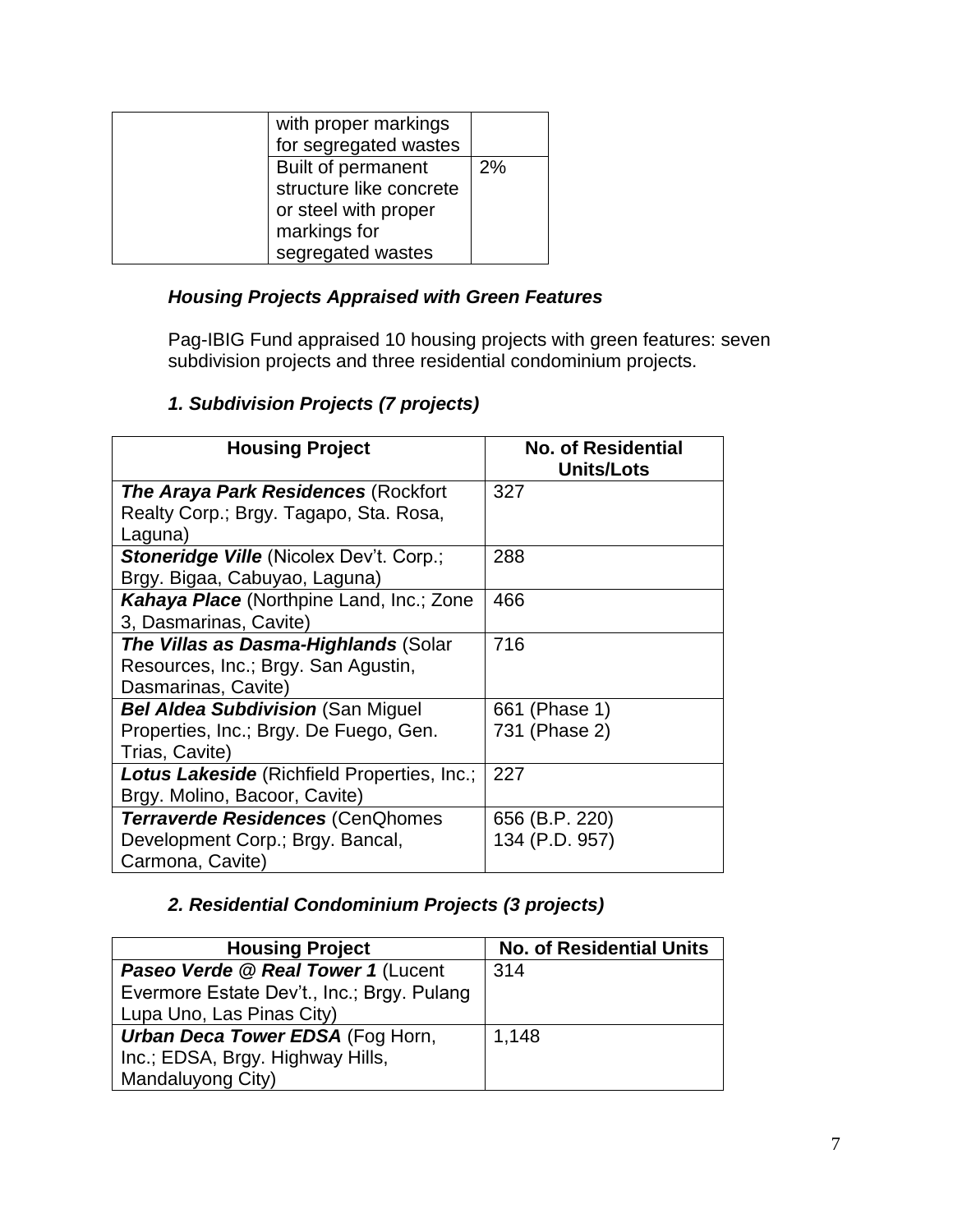*D&G University Residences* (DCTC & Garcia Realty Corp.; Moret St., Sampaloc, Manila City)

## *Green Features Seen in Appraised Housing Projects*

#### *1. The Araya Park Residences*

- solar panel energy system on housing units
- sewage treatment facility
- multiple parks & playground

#### *2. Stoneridge Ville*

- natural ventilation on housing units
- daylight provision on housing units

#### *3. Kahaya Place*

- natural ventilation on housing units

## *4. The Villas as Dasma-Highlands*

- natural ventilation on housing units
- solar powered streetlights
- *5. Bel Aldea Subdivision*
- natural ventilation on housing units

#### *6. Lotus Lakeside*

- natural ventilation on housing units
- open space utilization

## *7. Terraverde Residences*

- solar powered streetlights
- *8. Paseo Verde @ Real Tower 1*
- natural ventilation on housing units
- solar panel energy system
- rainwater harvesting system
- recycling facilities

## *9. Urban Deca Tower EDSA*

- vegetated roof deck garden

## *10. D&G University Residences*

- solar panel energy system

The technical professionals, developers, and contractors, as well as individual homeowners, will be encouraged to help the Philippine government address the adverse effects of climate by ensuring that housing projects and housing units are planned, designed, constructed, operated, and maintained to the required efficiency level without significant increase in cost.

The granting of Green Premium in the valuation of housing projects financed under the housing loan programs of Pag-IBIG Fund will encourage proponents and developers to produce more housing projects that incorporate green features. This will eventually benefit the member-borrower in terms of long-term savings in power